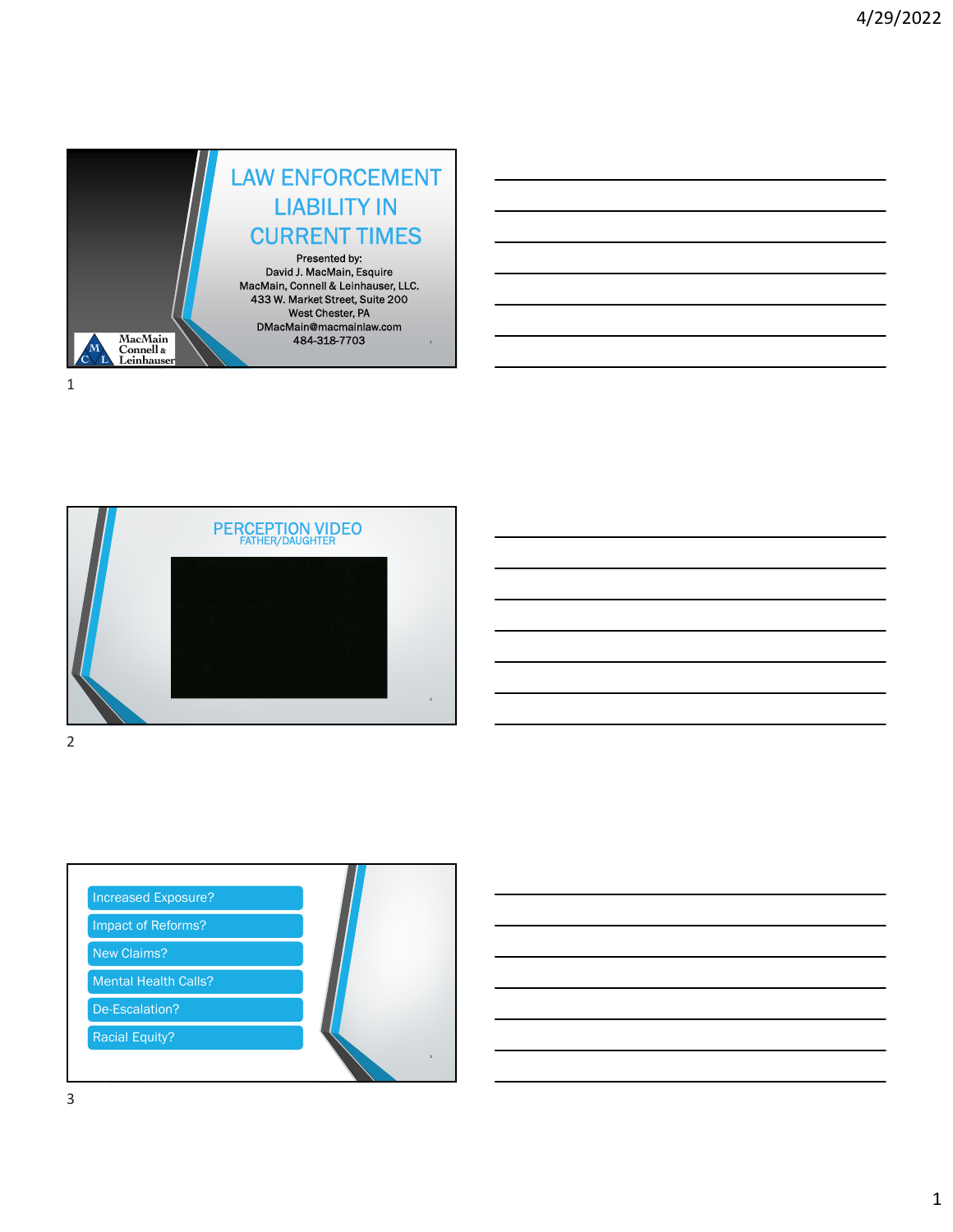









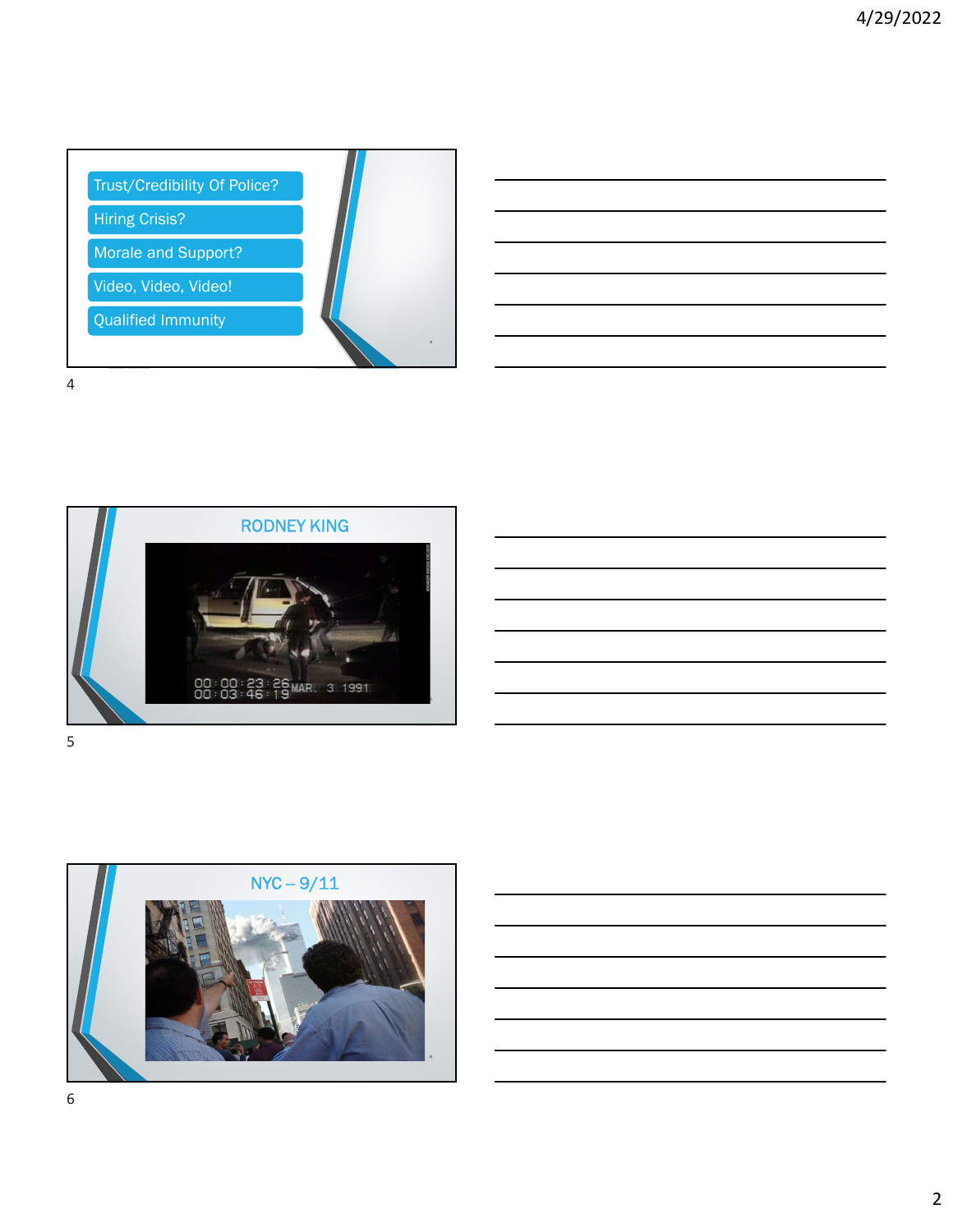





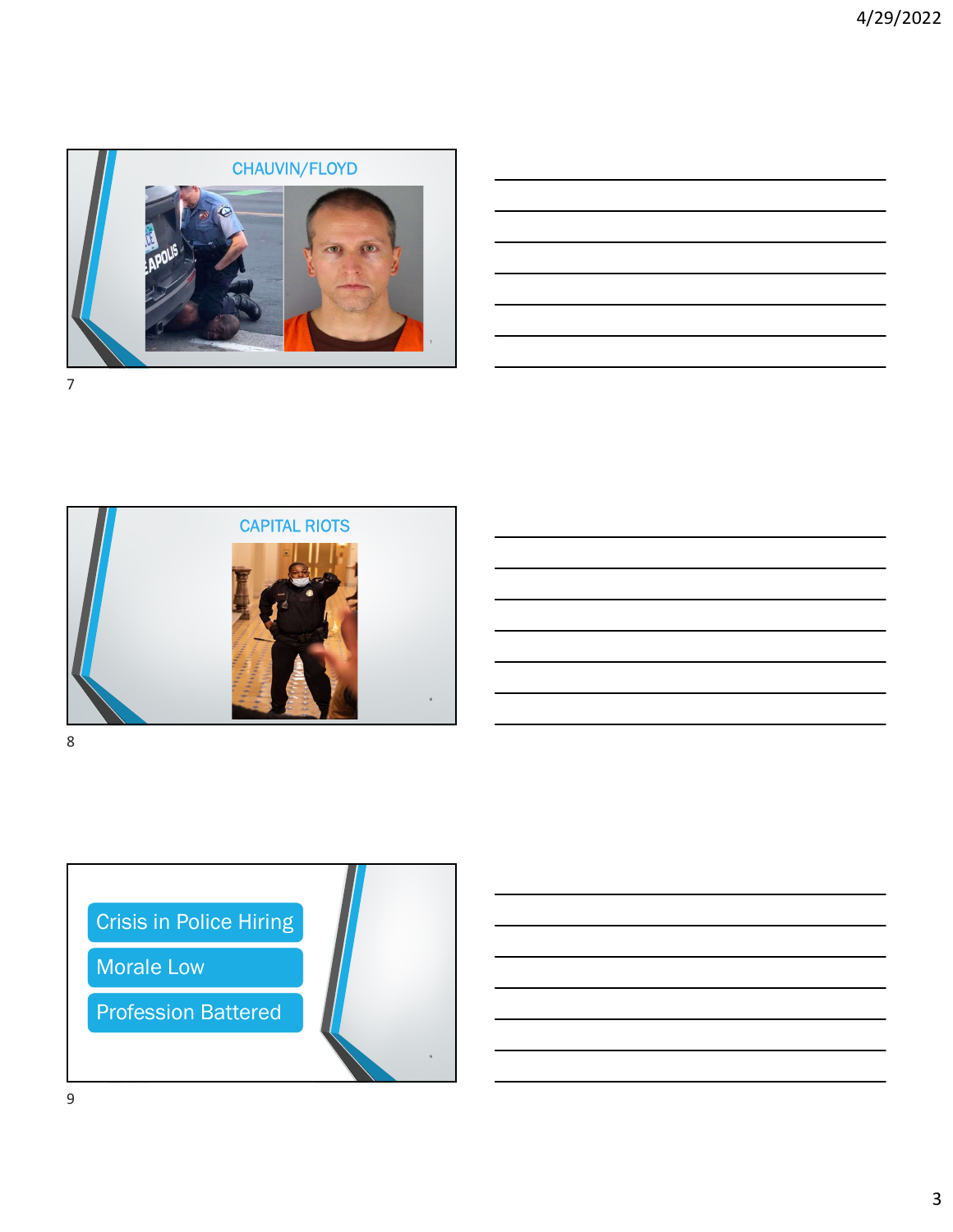

Violent attacks against officers are on the rise across this nation with "a police officer shot nearly every day (in 2022) as a growing wave of shootings and other attacks across this country claimed the lives of four officers in less than a month," which follows 2021, which "was the deadliest on record for police officers, according to data from the National Law Enforcement Officer Memorial Fund." See

https://www.washingtontimes.com/news/2022/jan/2 4/violent-attacks-against-police-officers-rise-2022/.

10



11



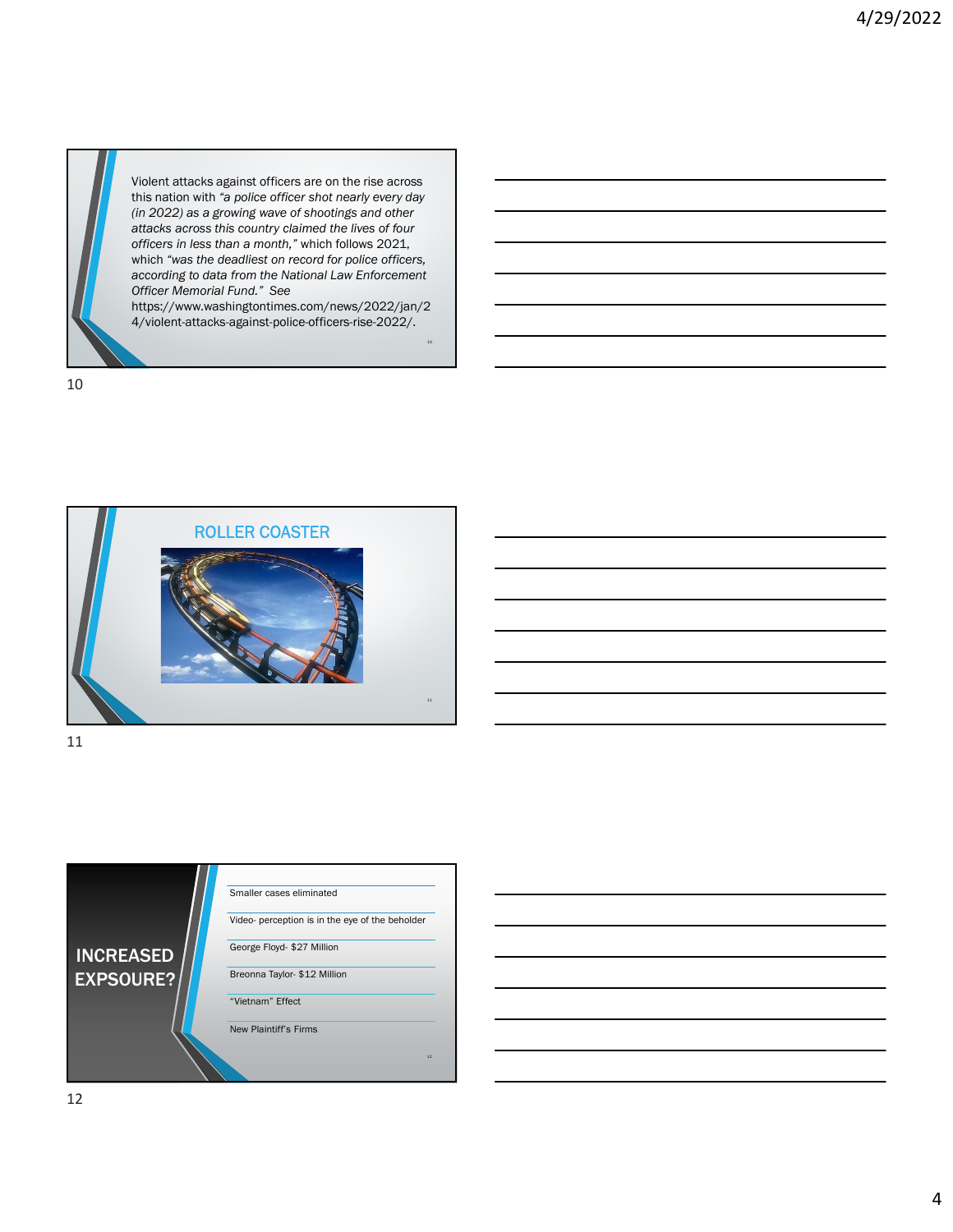

| <u> 1989 - Johann Stoff, deutscher Stoffen und der Stoffen und der Stoffen und der Stoffen und der Stoffen und der</u> |  |  |
|------------------------------------------------------------------------------------------------------------------------|--|--|
| <u> 1989 - Johann Barn, mars and de Brazilian (b. 1989)</u>                                                            |  |  |
| <u> 1989 - Johann Barn, mars ann an t-Amhainn an t-Amhainn an t-Amhainn an t-Amhainn an t-Amhainn an t-Amhainn an </u> |  |  |
| <u> 1989 - Andrea Andrew Maria (h. 1989).</u>                                                                          |  |  |
| <u> 1989 - Johann Stoff, deutscher Stoff, der Stoff, der Stoff, der Stoff, der Stoff, der Stoff, der Stoff, der S</u>  |  |  |
|                                                                                                                        |  |  |



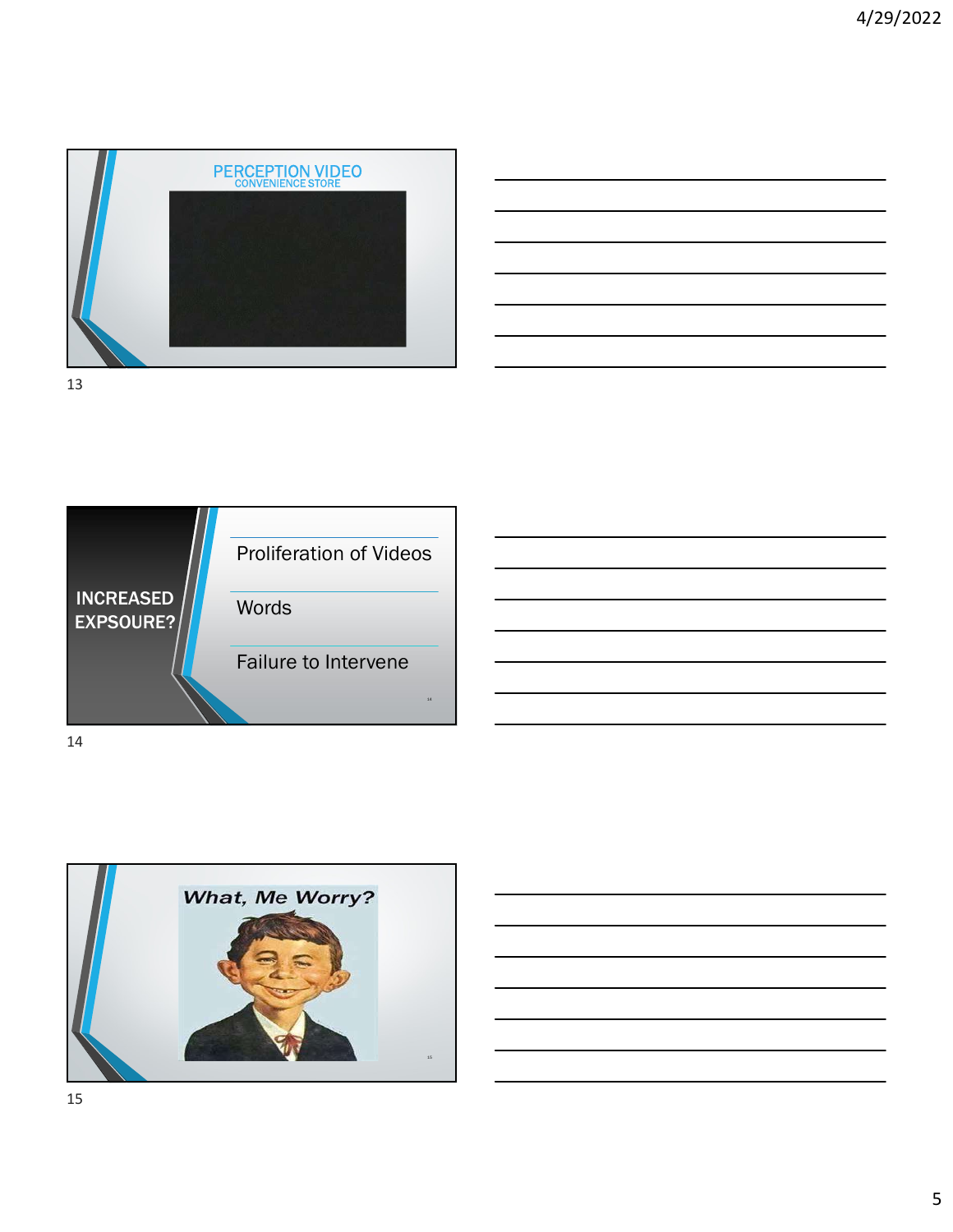



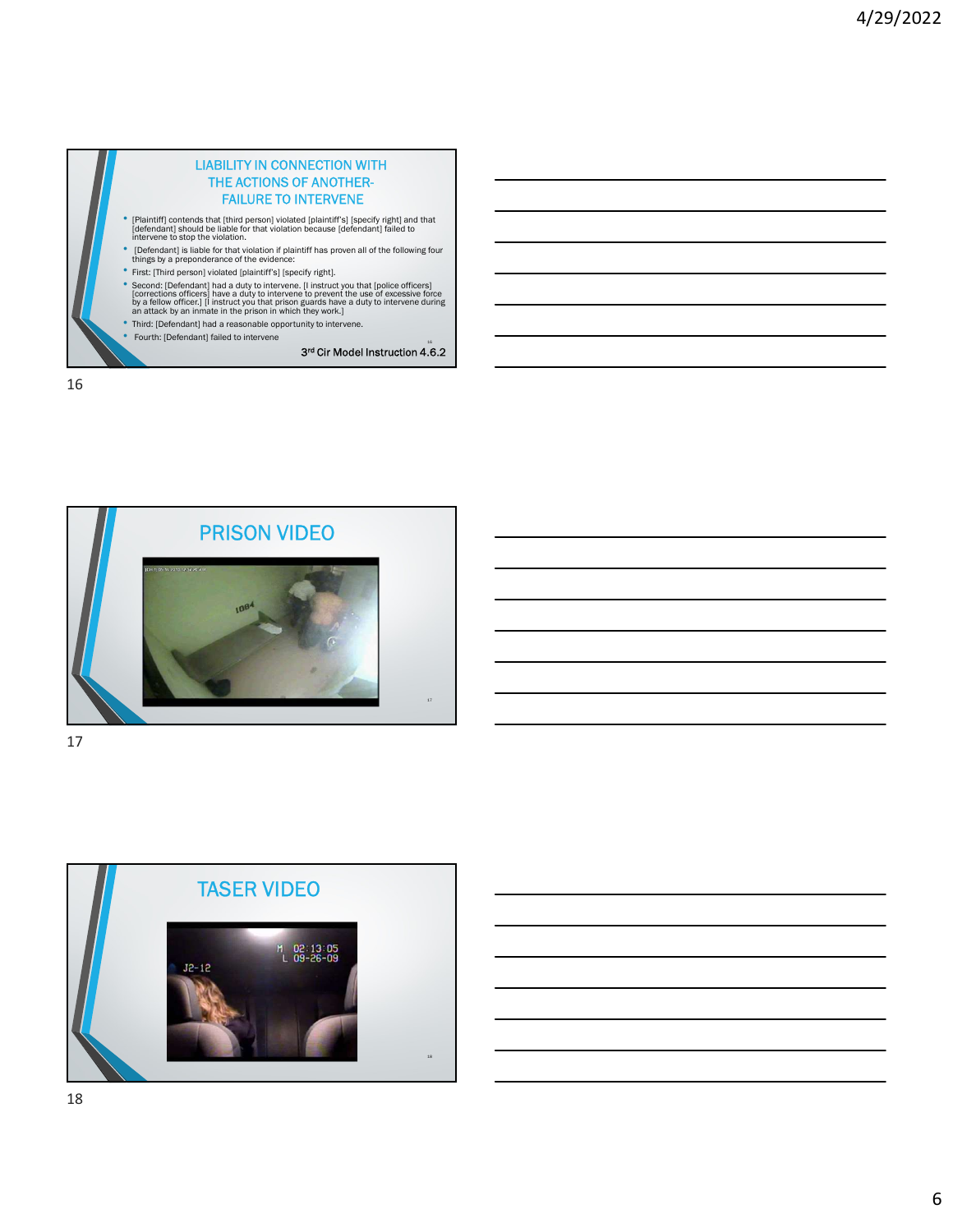





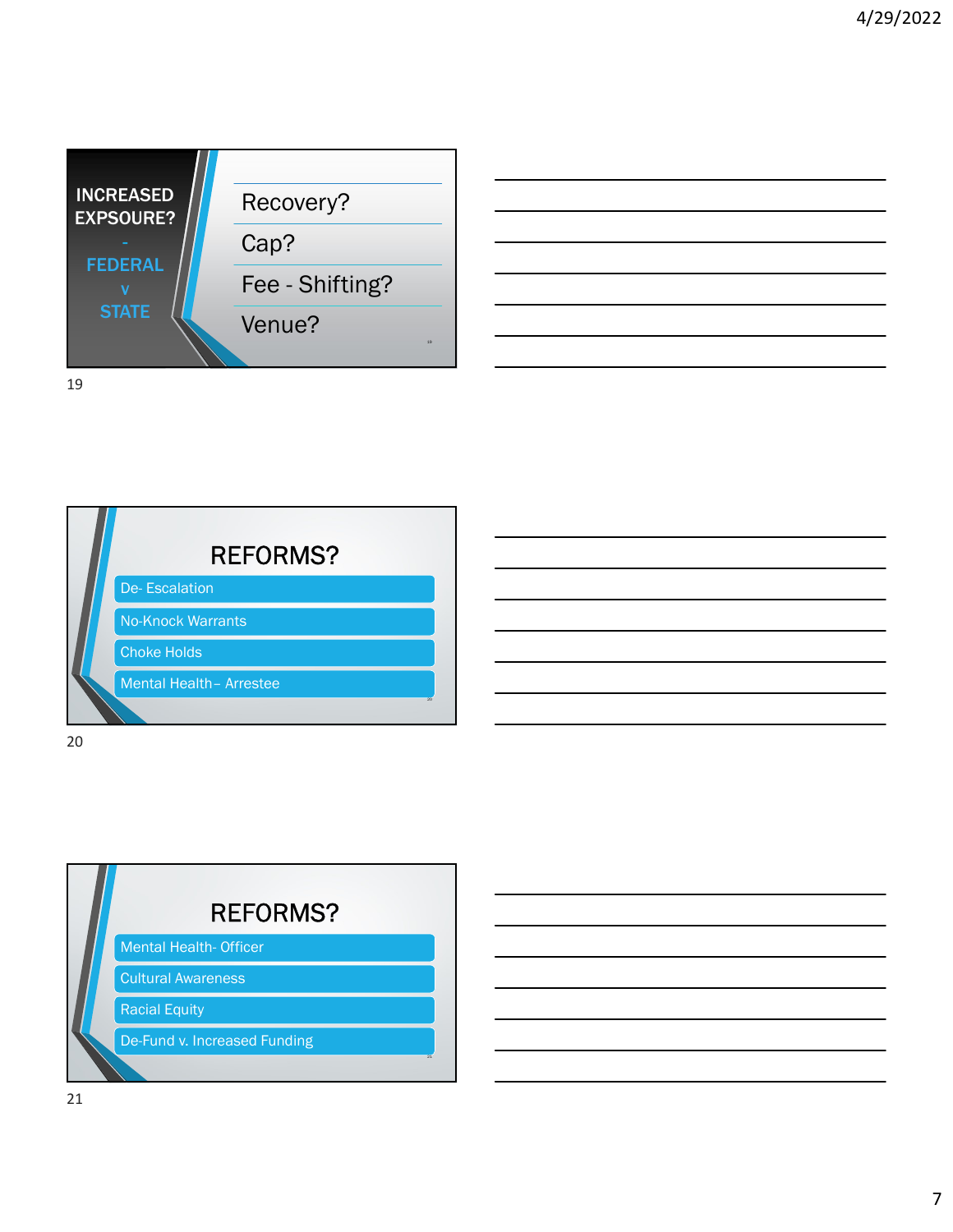



 $3<sup>rd</sup>$  Cir Model Instruction 4.9  $\hskip1cm$ 

23

As I told you earlier, [plaintiff] must prove that  $[defendant]$  intended to commit the acts in question; but  $\overline{\phantom{ab}}$ apart from that requirement, [defendant's] actual motivation is irrelevant. If the force [defendant] used was unreasonable, it does not matter whether [defendant] had good motivations and an officer's improper motive will not establish excessive force if the force used was objectively reasonable.

## 3 rd Cir Model Instruction 4.9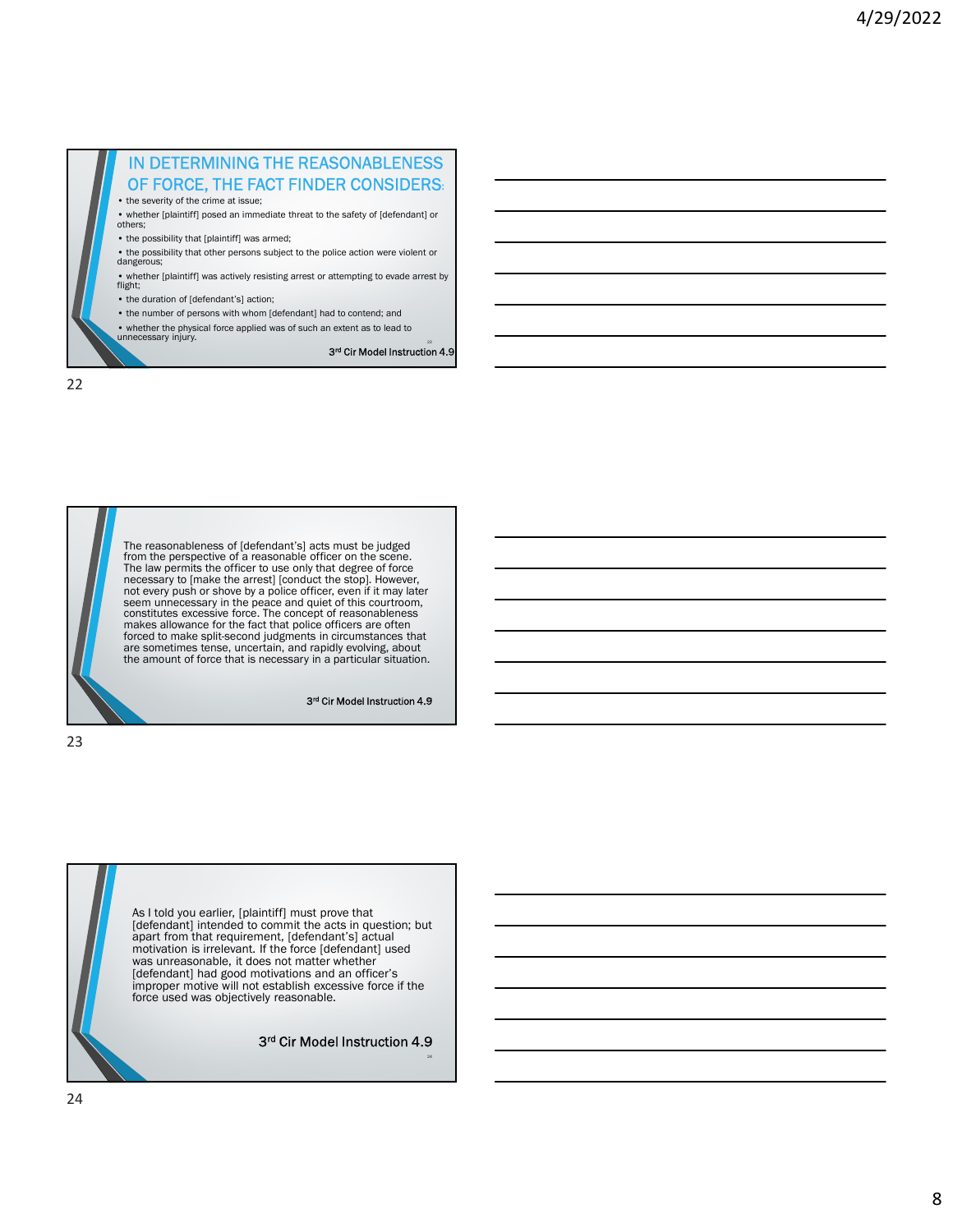|    | <b>NEW CLAIMS</b>            |  |
|----|------------------------------|--|
|    | Mental Health v Use of Force |  |
|    | <b>State-Created Danger</b>  |  |
|    | <b>Wrongful Convictions</b>  |  |
|    | <b>Bad Tactics</b>           |  |
|    | Video "Audits"               |  |
|    | 25                           |  |
| 25 |                              |  |





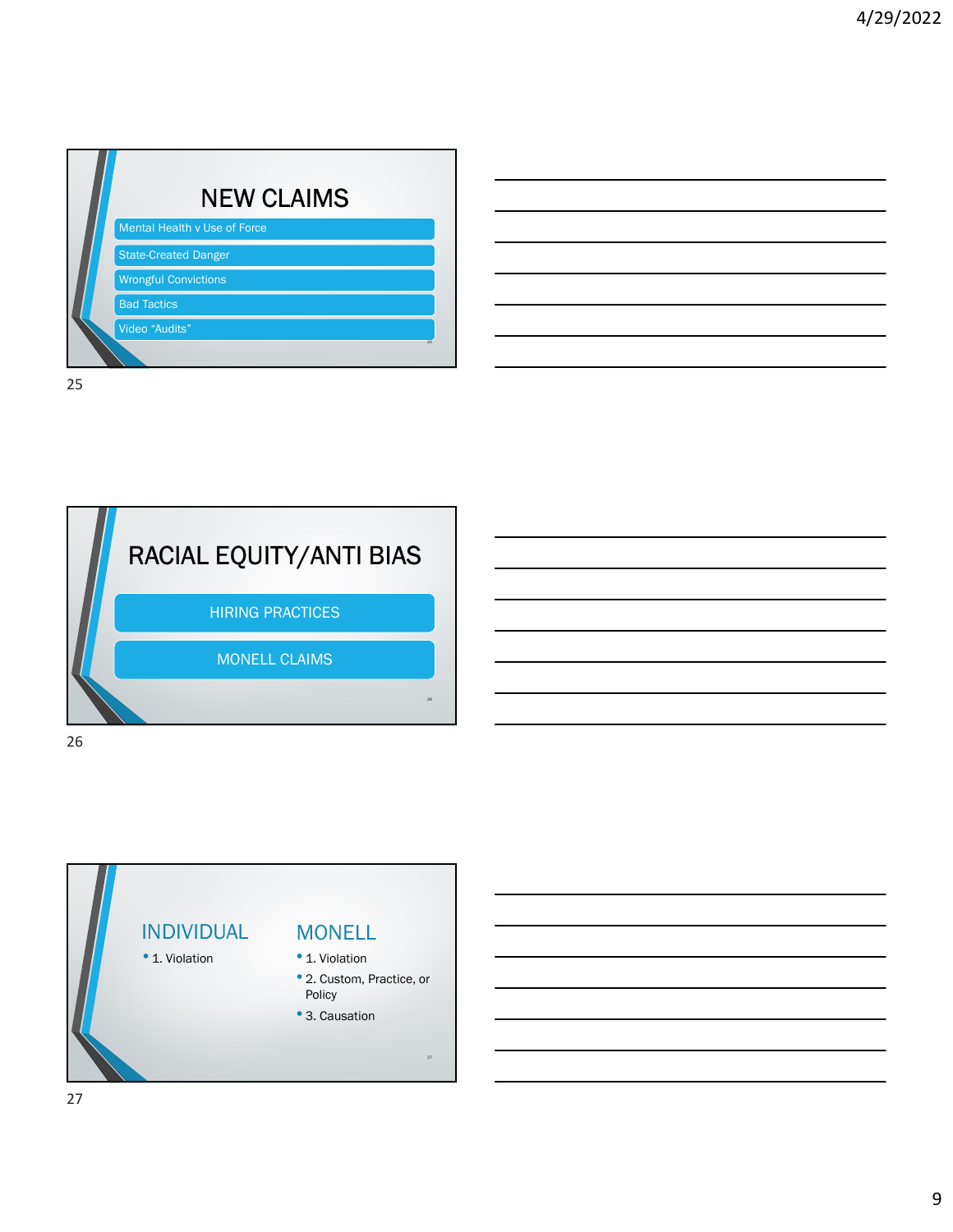## **DISCOVERY**

entianal Microsom Unit of Monell Microsom Monell Microsom of Monell Microsom Monell Microsom Monell Microsom M<br>Microsom Monell? Time WHAT WILL PREDOMINATE?

28

- 
- Bifurcated Discovery?

- Time • Type of Claim
- Officer(s)
- Citizens Complaints
- Lawsuits
- Personnel Files

28

MONELL CLAIMS •Interplay with officers •Bifurcation •"Dirt" or "Problems"? • Accreditation 29 and 29 and 29 and 29 and 29 and 29 and 29 and 29 and 29 and 29 and 29 and 29 and 29 and 201 29

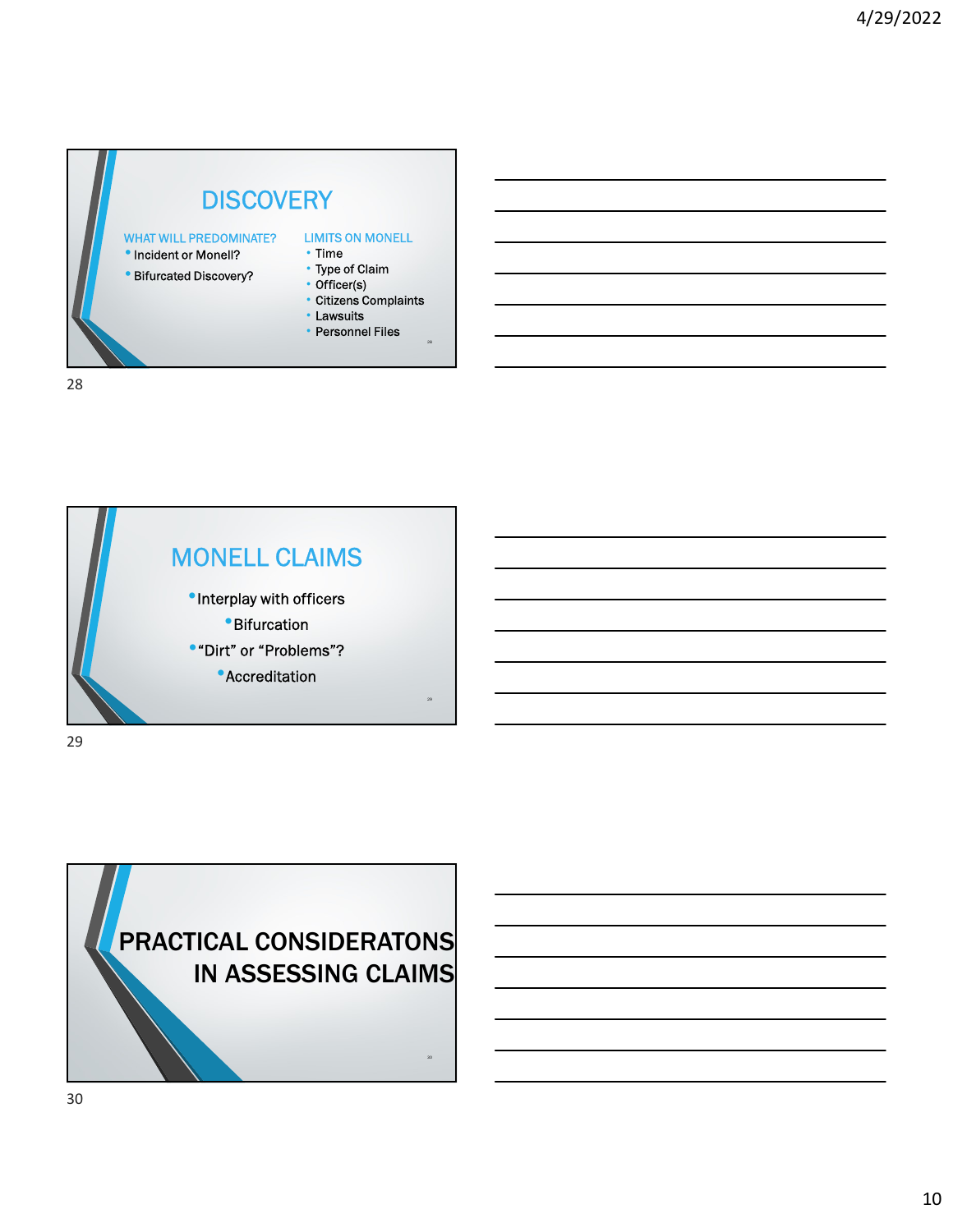



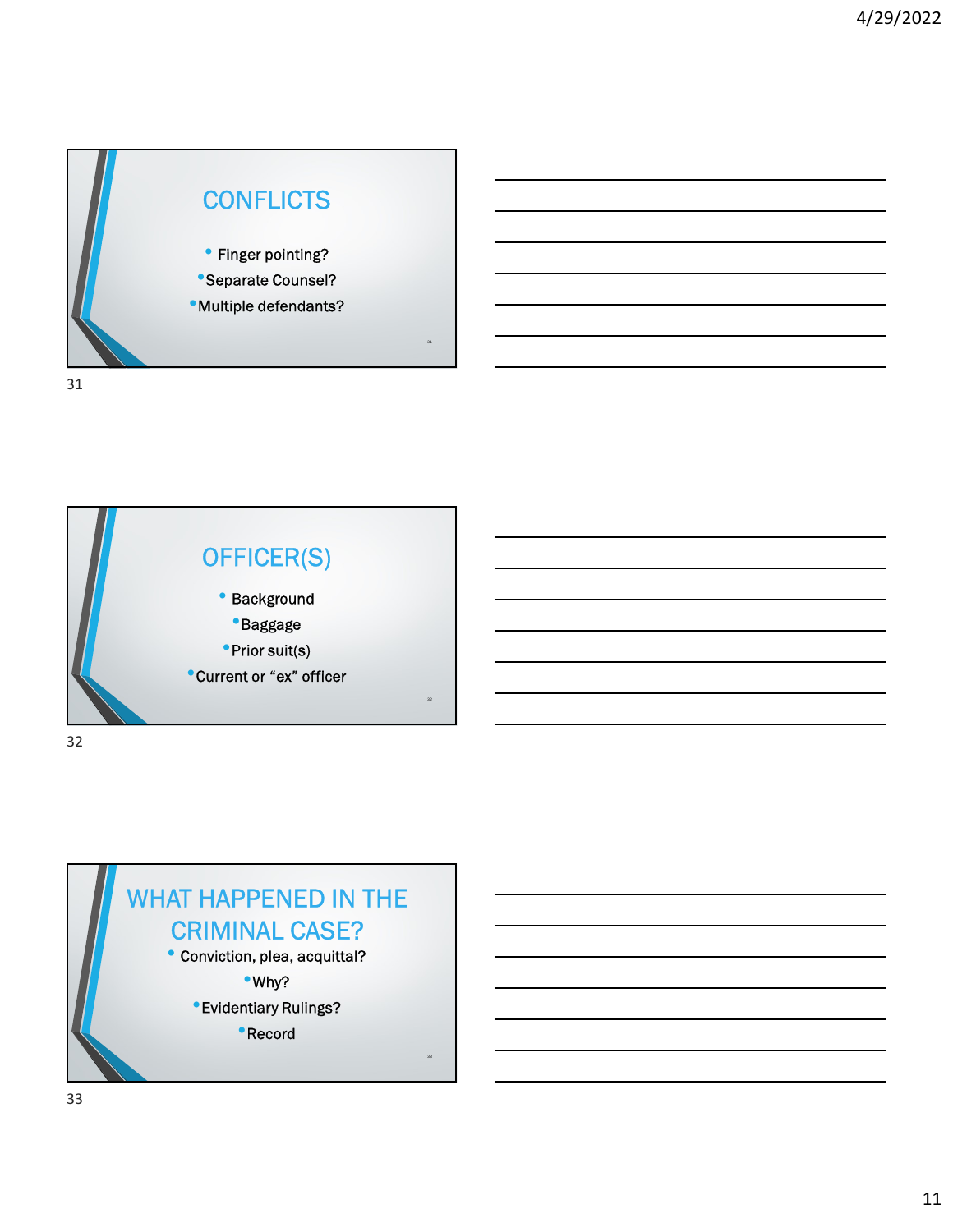



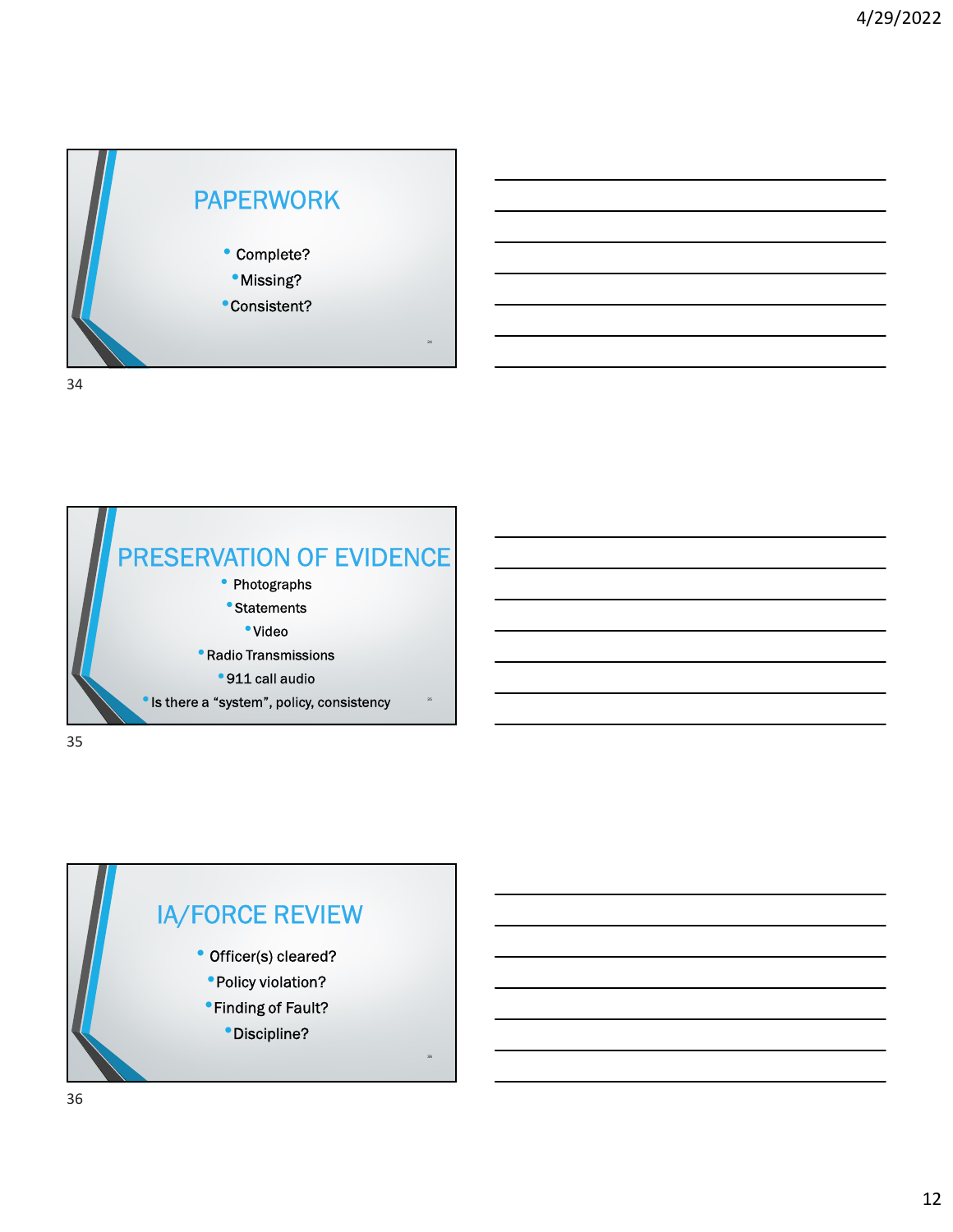

KEY DOCUMENTS (cont.) •Criminal Record of Plaintiff •Criminal Docket •Social Media 38 38

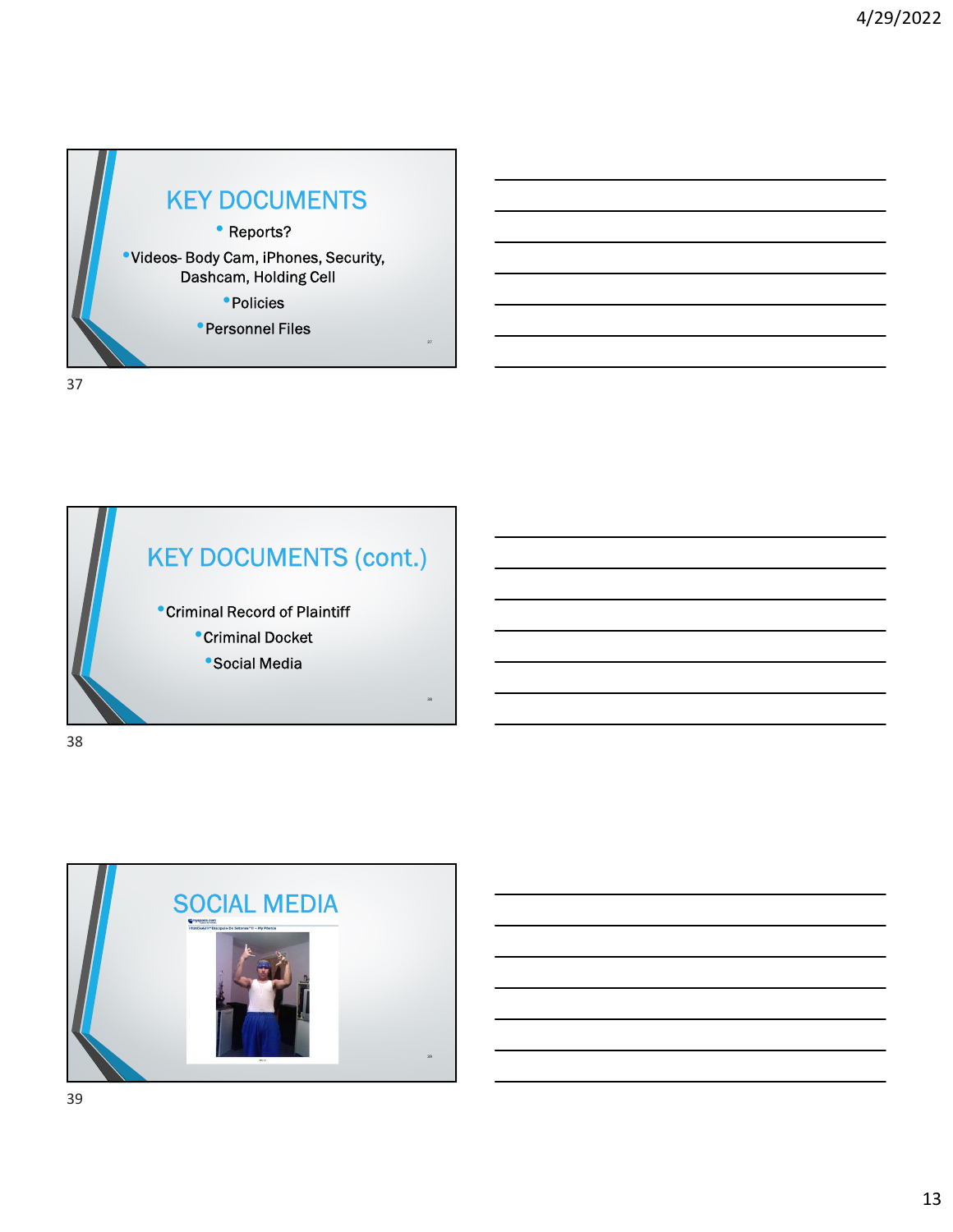



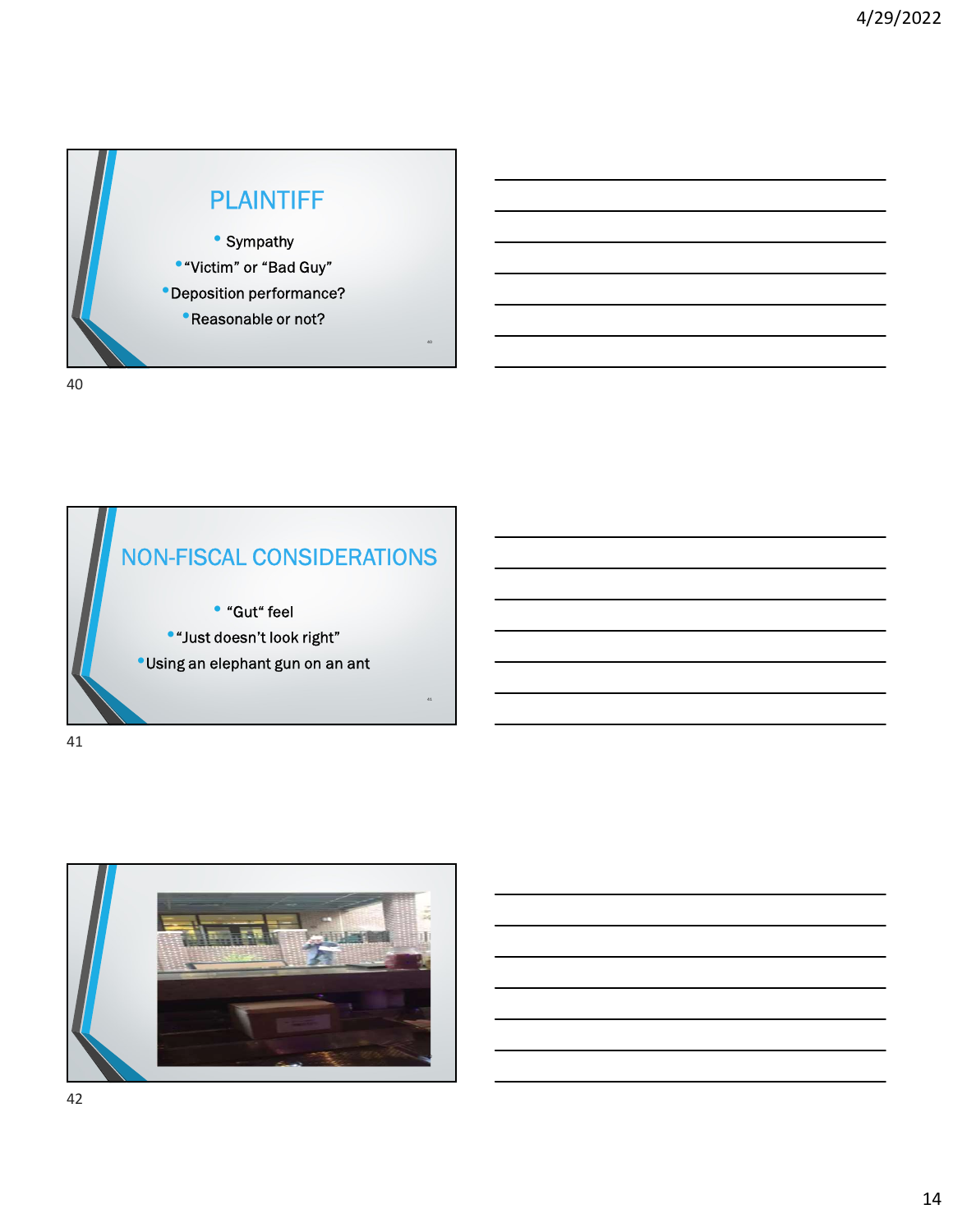



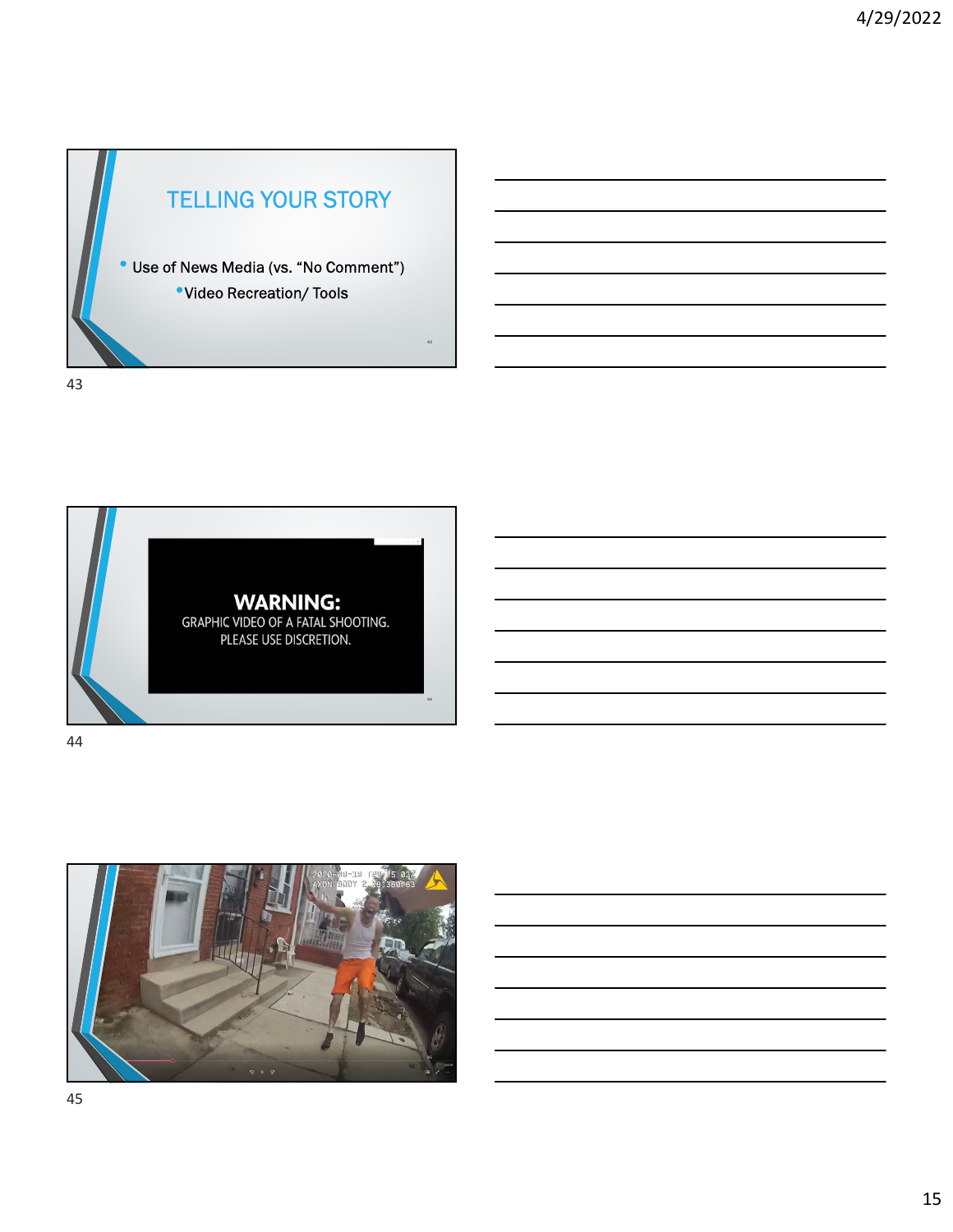

| 46 |  |  |  |
|----|--|--|--|





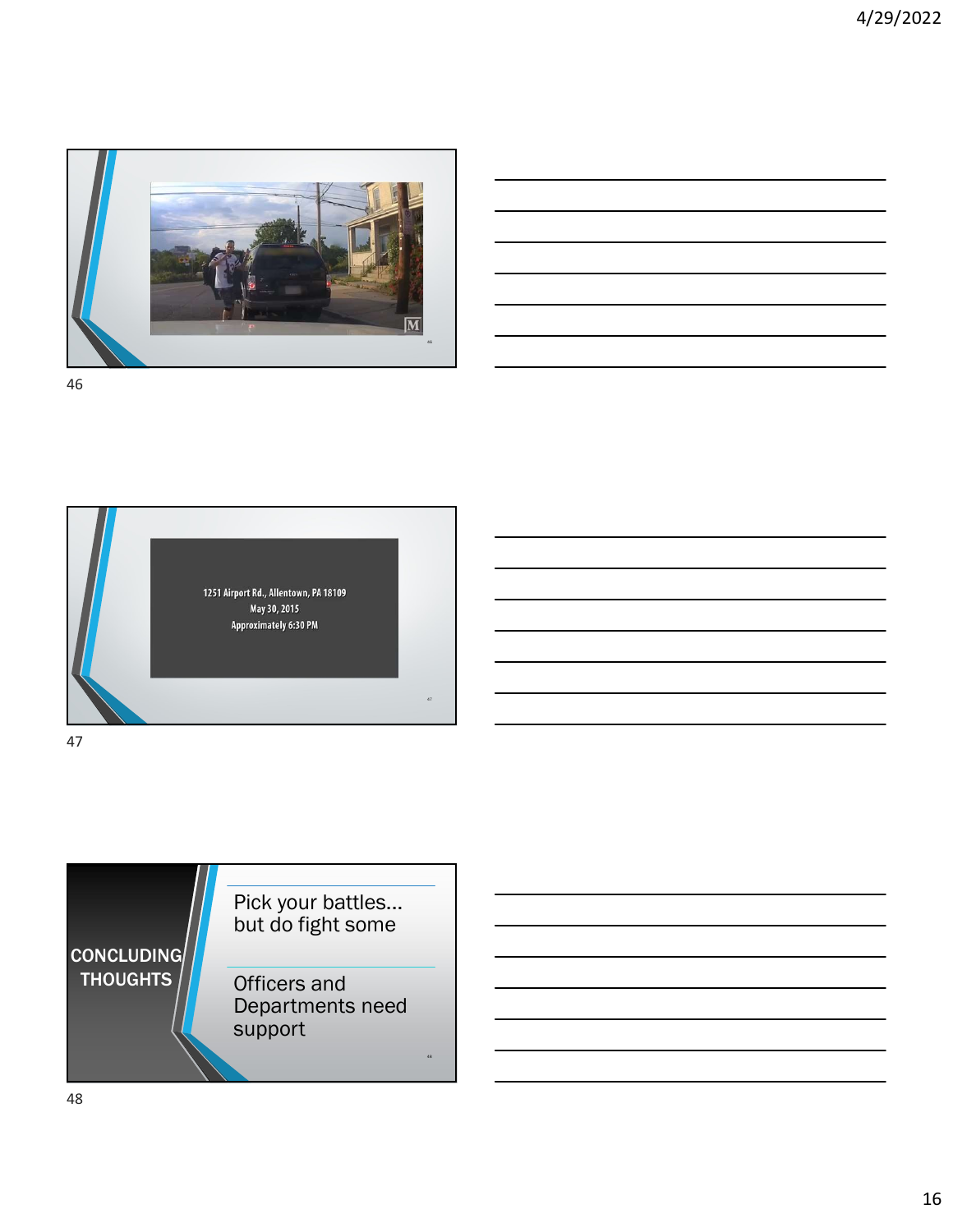